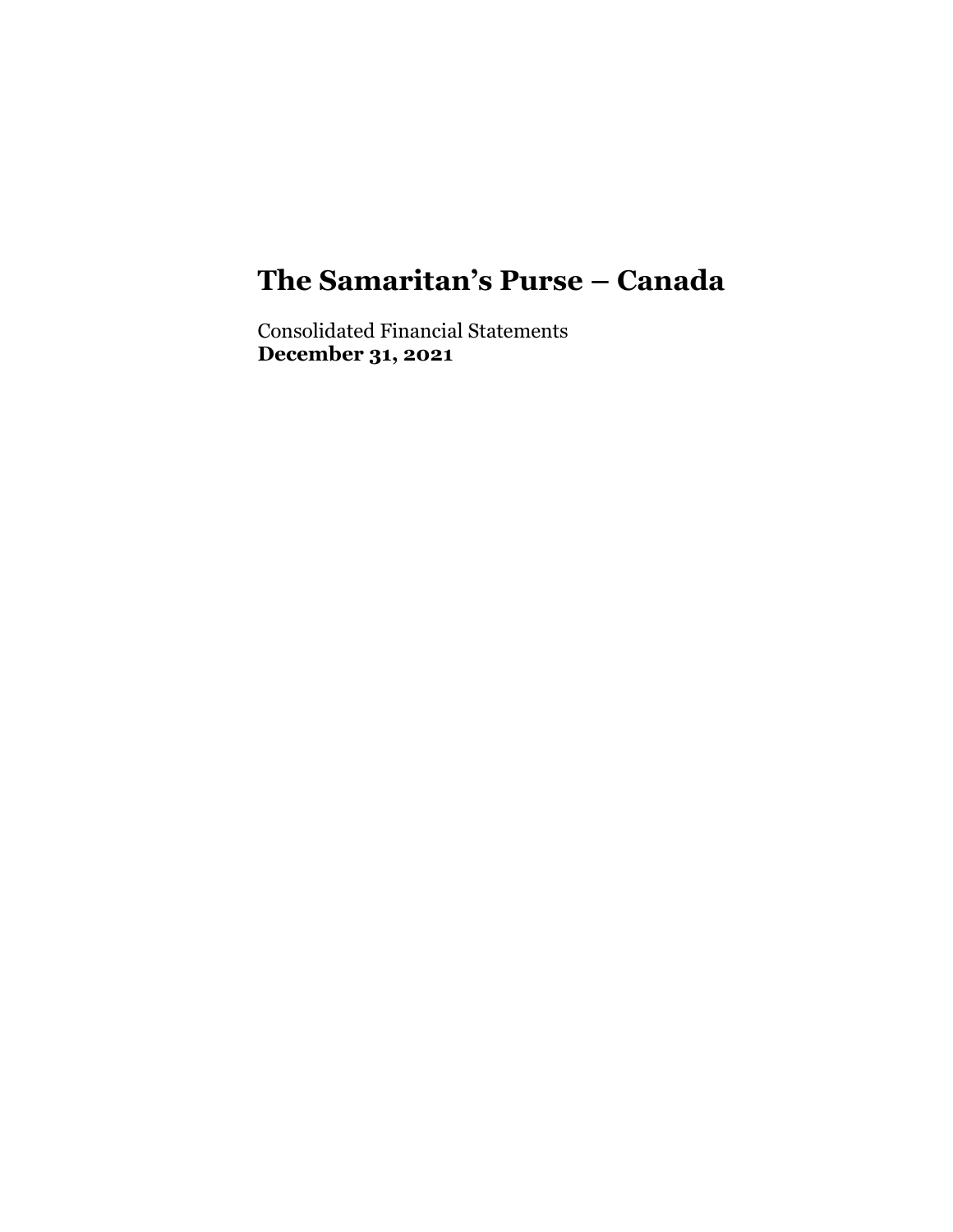

# Independent auditor's report

To the Members of The Samaritan's Purse – Canada

### **Our qualified opinion**

In our opinion, except for the possible effects of the matter described in the *Basis for qualified opinion* section of our report, the accompanying consolidated financial statements present fairly, in all material respects, the financial position of The Samaritan's Purse – Canada and its subsidiary (together, the Organization) as at December 31, 2021 and the results of its operations and its cash flows for the year then ended in accordance with Canadian accounting standards for not-for-profit organizations.

#### **What we have audited**

The Organization's consolidated financial statements comprise:

- the consolidated statement of financial position as at December 31, 2021;
- the consolidated statement of operations and changes in fund balances for the year then ended;
- the consolidated statement of cash flows for the year then ended; and
- the notes to the consolidated financial statements, which include significant accounting policies and other explanatory information.

# **Basis for qualified opinion**

In common with many not-for-profit organizations, the Organization derives revenues from contributions and gifts inkind, the completeness of which is not susceptible to satisfactory audit verification. Accordingly, verification of these revenues was limited to the amounts recorded in the records of the Organization. Therefore, we were not able to determine whether any adjustments might be necessary to contributions revenue, gifts inkind revenue, excess (deficiency) of revenue over expenditures and cash provided by operating activities for the years ended December 31, 2021 and 2020, current assets as at December 31, 2021 and 2020 and fund balances as at the beginning and the end of the years ended December 31, 2021 and 2020. Our audit opinion on the consolidated financial statements for the year ended December 31, 2020 was modified accordingly because of the possible effects of this limitation in scope.

We conducted our audit in accordance with Canadian generally accepted auditing standards. Our responsibilities under those standards are further described in the *Auditor's responsibilities for the audit of the consolidated financial statements* section of our report.

We believe that the audit evidence we have obtained is sufficient and appropriate to provide a basis for our qualified opinion.

PricewaterhouseCoopers LLP 111-5th Avenue SW, Suite 3100, Calgary, Alberta, Canada T2P 5L3 T: +1 403 509 7500, F: +1 403 781 1825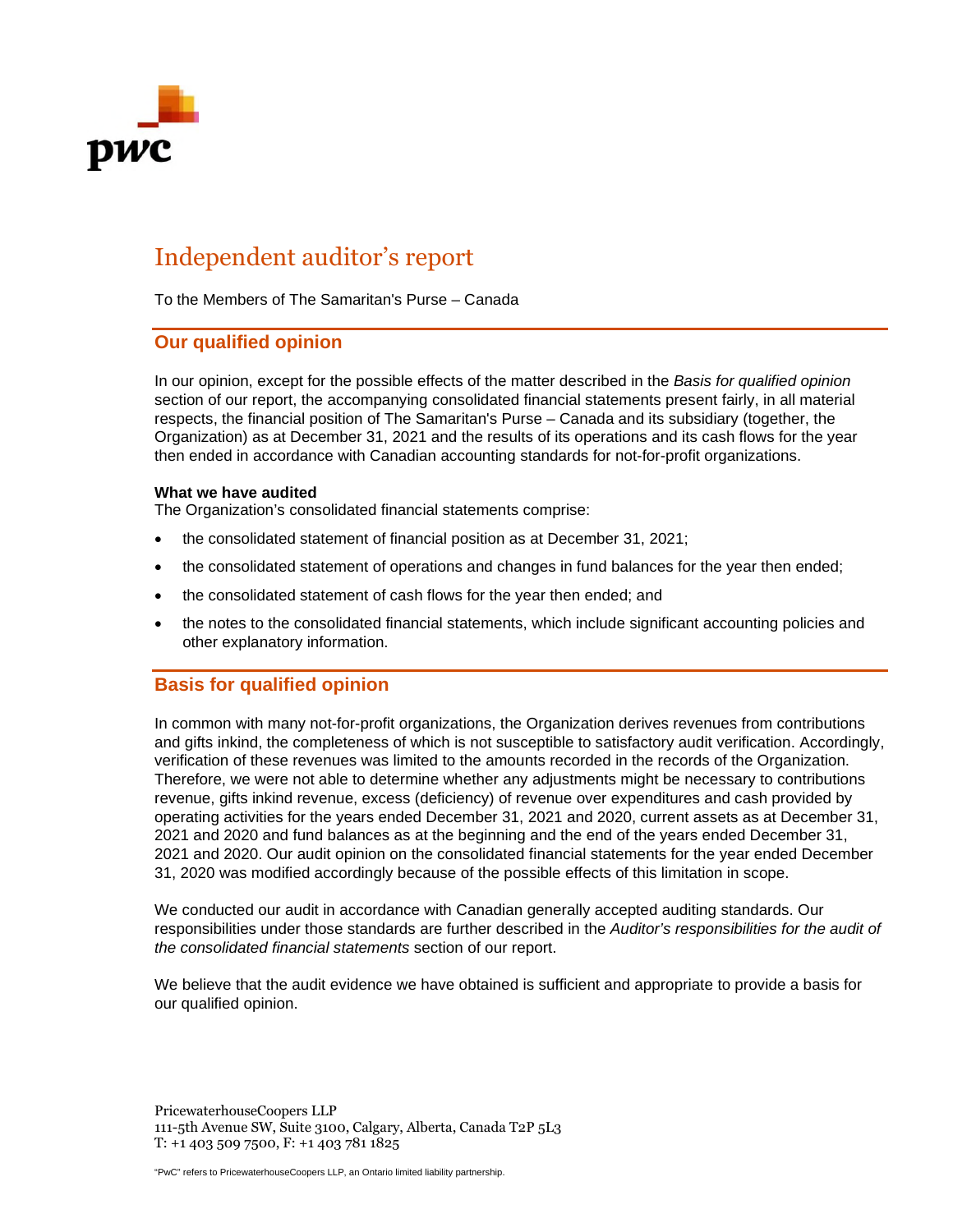

#### **Independence**

We are independent of the Organization in accordance with the ethical requirements that are relevant to our audit of the consolidated financial statements in Canada. We have fulfilled our other ethical responsibilities in accordance with these requirements.

# **Responsibilities of management and those charged with governance for the consolidated financial statements**

Management is responsible for the preparation and fair presentation of the consolidated financial statements in accordance with Canadian accounting standards for not-for-profit organizations, and for such internal control as management determines is necessary to enable the preparation of consolidated financial statements that are free from material misstatement, whether due to fraud or error.

In preparing the consolidated financial statements, management is responsible for assessing the Organization's ability to continue as a going concern, disclosing, as applicable, matters related to going concern and using the going concern basis of accounting unless management either intends to liquidate the Organization or to cease operations, or has no realistic alternative but to do so.

Those charged with governance are responsible for overseeing the Organization's financial reporting process.

### **Auditor's responsibilities for the audit of the consolidated financial statements**

Our objectives are to obtain reasonable assurance about whether the consolidated financial statements as a whole are free from material misstatement, whether due to fraud or error, and to issue an auditor's report that includes our opinion. Reasonable assurance is a high level of assurance, but is not a guarantee that an audit conducted in accordance with Canadian generally accepted auditing standards will always detect a material misstatement when it exists. Misstatements can arise from fraud or error and are considered material if, individually or in the aggregate, they could reasonably be expected to influence the economic decisions of users taken on the basis of these consolidated financial statements.

As part of an audit in accordance with Canadian generally accepted auditing standards, we exercise professional judgment and maintain professional skepticism throughout the audit. We also:

- Identify and assess the risks of material misstatement of the consolidated financial statements, whether due to fraud or error, design and perform audit procedures responsive to those risks, and obtain audit evidence that is sufficient and appropriate to provide a basis for our opinion. The risk of not detecting a material misstatement resulting from fraud is higher than for one resulting from error, as fraud may involve collusion, forgery, intentional omissions, misrepresentations, or the override of internal control.
- Obtain an understanding of internal control relevant to the audit in order to design audit procedures that are appropriate in the circumstances, but not for the purpose of expressing an opinion on the effectiveness of the Organization's internal control.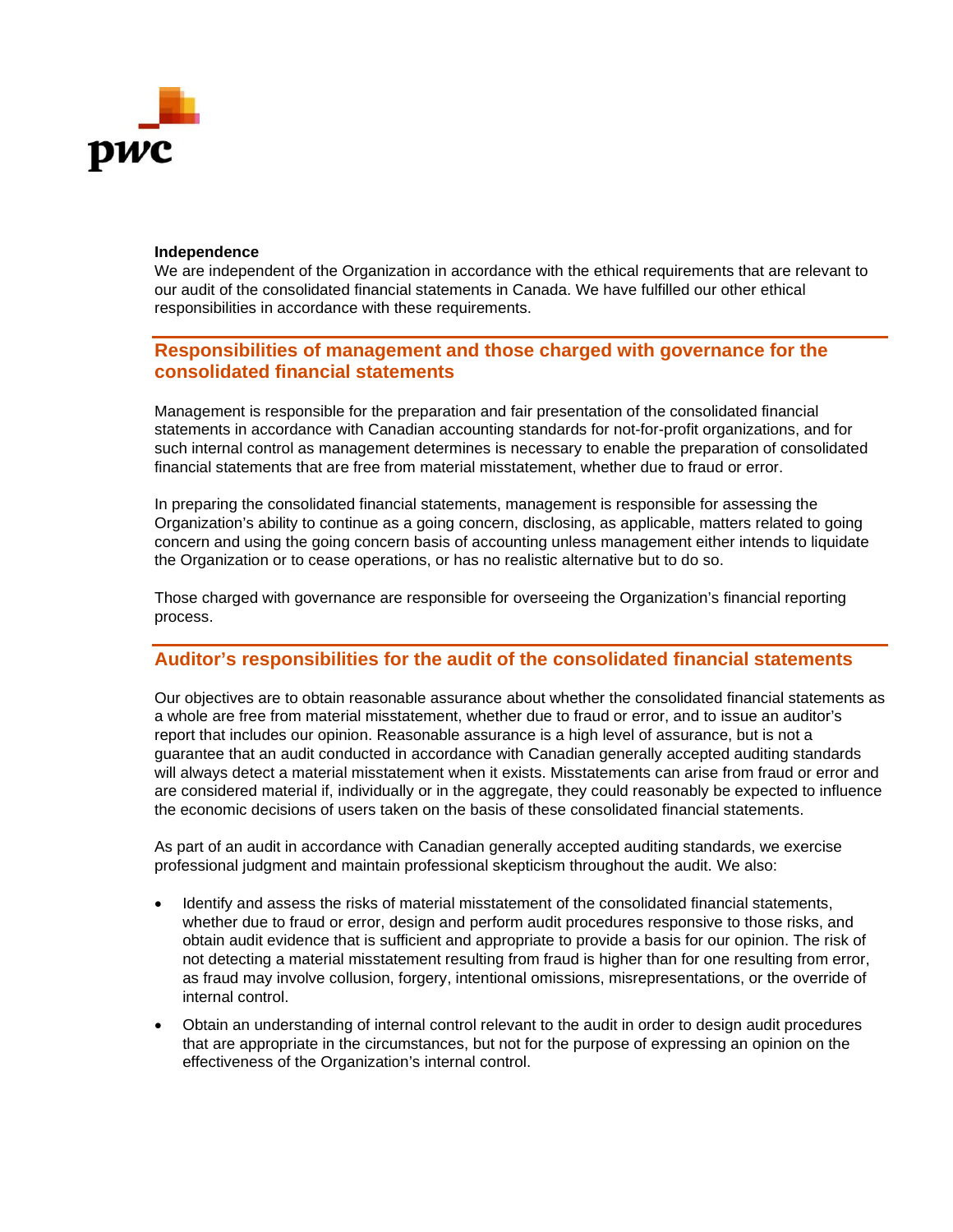

- Evaluate the appropriateness of accounting policies used and the reasonableness of accounting estimates and related disclosures made by management.
- Conclude on the appropriateness of management's use of the going concern basis of accounting and, based on the audit evidence obtained, whether a material uncertainty exists related to events or conditions that may cast significant doubt on the Organization's ability to continue as a going concern. If we conclude that a material uncertainty exists, we are required to draw attention in our auditor's report to the related disclosures in the consolidated financial statements or, if such disclosures are inadequate, to modify our opinion. Our conclusions are based on the audit evidence obtained up to the date of our auditor's report. However, future events or conditions may cause the Organization to cease to continue as a going concern.
- Evaluate the overall presentation, structure and content of the consolidated financial statements, including the disclosures, and whether the consolidated financial statements represent the underlying transactions and events in a manner that achieves fair presentation.
- Obtain sufficient appropriate audit evidence regarding the financial information of the entities or business activities within the Organization to express an opinion on the consolidated financial statements. We are responsible for the direction, supervision and performance of the group audit. We remain solely responsible for our audit opinion.

We communicate with those charged with governance regarding, among other matters, the planned scope and timing of the audit and significant audit findings, including any significant deficiencies in internal control that we identify during our audit.

PricewaterhouseCoopers LLP

Chartered Professional Accountants

Calgary, Alberta April 25, 2022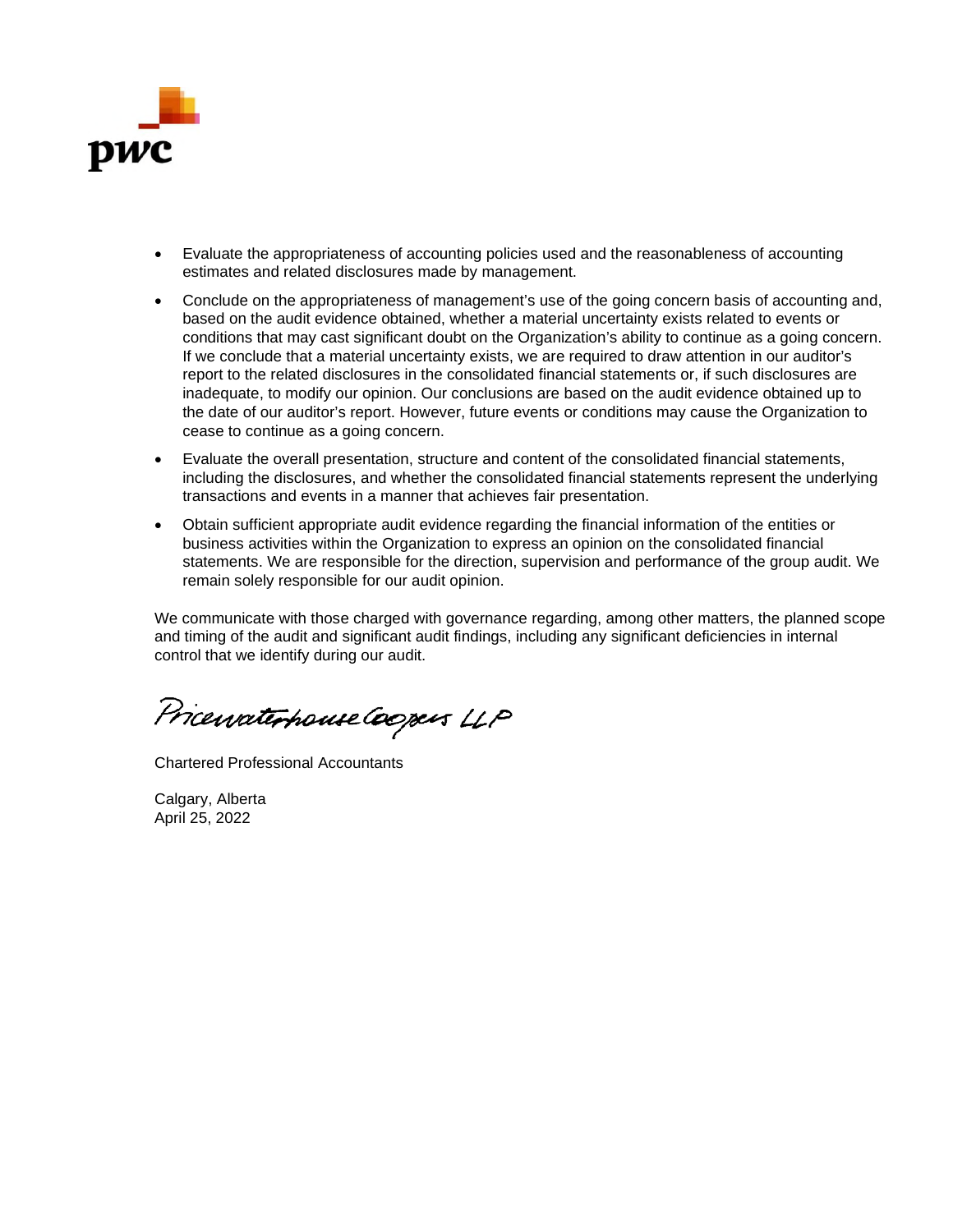**Consolidated Statement of Financial Position** As at December 31, 2021

|                                                                                                                                   | 2021<br>S                                                  | 2020<br>\$                                            |
|-----------------------------------------------------------------------------------------------------------------------------------|------------------------------------------------------------|-------------------------------------------------------|
| <b>Assets</b>                                                                                                                     |                                                            |                                                       |
| <b>Current assets</b><br>Cash<br>Short-term investments (note 3)<br>Accounts receivable (note 4)<br>Prepaid expenses<br>Inventory | 10,953,765<br>2,495,554<br>489,819<br>261,245<br>1,258,714 | 9,165,431<br>997,889<br>898,856<br>117,703<br>435,974 |
|                                                                                                                                   | 15,459,097                                                 | 11,615,853                                            |
| Investments (note 3)                                                                                                              | 13,041,352                                                 | 10,275,437                                            |
| Capital assets (note 5)                                                                                                           | 15,325,759                                                 | 15,531,659                                            |
|                                                                                                                                   | 43,826,208                                                 | 37,422,949                                            |
| <b>Liabilities</b>                                                                                                                |                                                            |                                                       |
| <b>Current liabilities</b><br>Accounts payable and accrued liabilities (note 6)                                                   | 1,046,512                                                  | 1,093,816                                             |
| <b>Long-term liabilities</b>                                                                                                      | 9,547                                                      | 22,073                                                |
|                                                                                                                                   | 1,056,059                                                  | 1,115,889                                             |
| <b>Fund Balances</b>                                                                                                              |                                                            |                                                       |
| <b>Unrestricted</b>                                                                                                               | 10,826,613                                                 | 8,928,471                                             |
| Internally restricted - invested in capital assets                                                                                | 15,325,759                                                 | 15,531,659                                            |
| <b>Externally restricted (note 7)</b>                                                                                             | 16,617,777                                                 | 11,846,930                                            |
|                                                                                                                                   | 42,770,149                                                 | 36,307,060                                            |
|                                                                                                                                   | 43,826,208                                                 | 37,422,949                                            |

Commitments (note 11)

# Approved by the Board of Directors

Director JShut th Director

The accompanying notes are an integral part of these consolidated financial statements.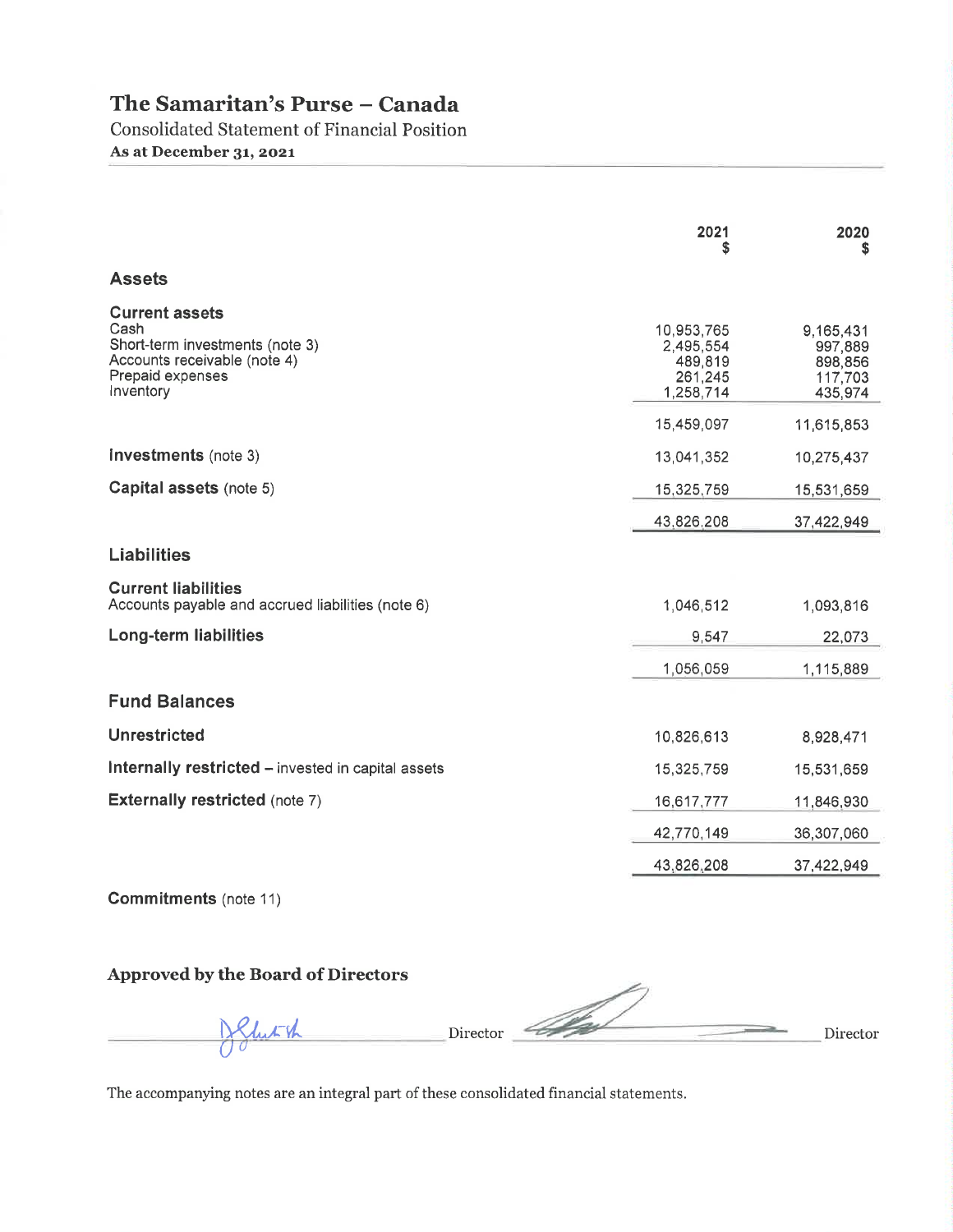Consolidated Statement of Operations and Changes in Fund Balances

**For the year ended December 31, 2021** 

|                                                                                                                                                                                                |                                         |                                    |                                                                | 2021                                                           | 2020                                                         |
|------------------------------------------------------------------------------------------------------------------------------------------------------------------------------------------------|-----------------------------------------|------------------------------------|----------------------------------------------------------------|----------------------------------------------------------------|--------------------------------------------------------------|
|                                                                                                                                                                                                | General<br><b>Fund</b>                  | <b>Capital</b><br><b>Fund</b><br>S | <b>Ministry</b><br><b>Fund</b><br>S                            | Total                                                          | <b>Total</b>                                                 |
| Revenue<br>Contributions<br>Gifts in kind (note 8)<br>Investment income<br>Gain on sale of capital assets                                                                                      | 10,412,973<br>647,214<br>230,145        | 20,367                             | 22,663,794<br>19,552,667                                       | 33,076,767<br>20,199,881<br>230,145<br>20,367                  | 30,478,528<br>14,829,964<br>101,079                          |
|                                                                                                                                                                                                | 11,290,332                              | 20,367                             | 42,216,461                                                     | 53,527,160                                                     | 45,409,571                                                   |
| <b>Expenditures</b><br><b>Operation Christmas Child</b><br>International community<br>programming<br>International disaster response<br>North American ministries<br>Ministry support services | 22,145<br>1,144<br>234,598<br>3,503,378 | 668,522                            | 22,021,300<br>9,017,070<br>2,594,130<br>1,304,109<br>2,185,792 | 22,021,300<br>9,039,215<br>2,595,274<br>1,538,707<br>6,357,692 | 16,955,219<br>6,697,135<br>3,654,085<br>917,212<br>5,556,702 |
|                                                                                                                                                                                                | 3,761,265                               | 668,522                            | 37,122,401                                                     | 41,552,188                                                     | 33,780,353                                                   |
| Fundraising<br>General and administrative<br>support for ministries                                                                                                                            | 1,209,485<br>1,193,791                  | 161,232                            | 332,566<br>2,614,809                                           | 1,542,051<br>3,969,832                                         | 1,509,821<br>3,432,197                                       |
|                                                                                                                                                                                                | 2,403,276                               | 161,232                            | 2,947,375                                                      | 5,511,883                                                      | 4,942,018                                                    |
|                                                                                                                                                                                                | 6,164,541                               | 829,754                            | 40,069,776                                                     | 47,064,071                                                     | 38,722,371                                                   |
| <b>Excess (deficiency) of</b><br>revenue over<br>expenditures                                                                                                                                  | 5,125,791                               | (809, 387)                         | 2,146,685                                                      | 6,463,089                                                      | 6,687,200                                                    |
| Fund balance -<br><b>Beginning of year</b>                                                                                                                                                     | 8,928,471                               | 15,531,659                         | 11,846,930                                                     | 36,307,060                                                     | 29,619,860                                                   |
| Inter-fund transfer to Ministry<br>Fund<br>Inter-fund transfer - capital<br>asset purchases                                                                                                    | (2,629,902)<br>(597, 747)               | 603,487                            | 2,629,902<br>(5,740)                                           |                                                                |                                                              |
| Fund balance -<br>End of year                                                                                                                                                                  | 10,826,613                              | 15,325,759                         | 16,617,777                                                     | 42,770,149                                                     | 36,307,060                                                   |

The accompanying notes are an integral part of these consolidated financial statements.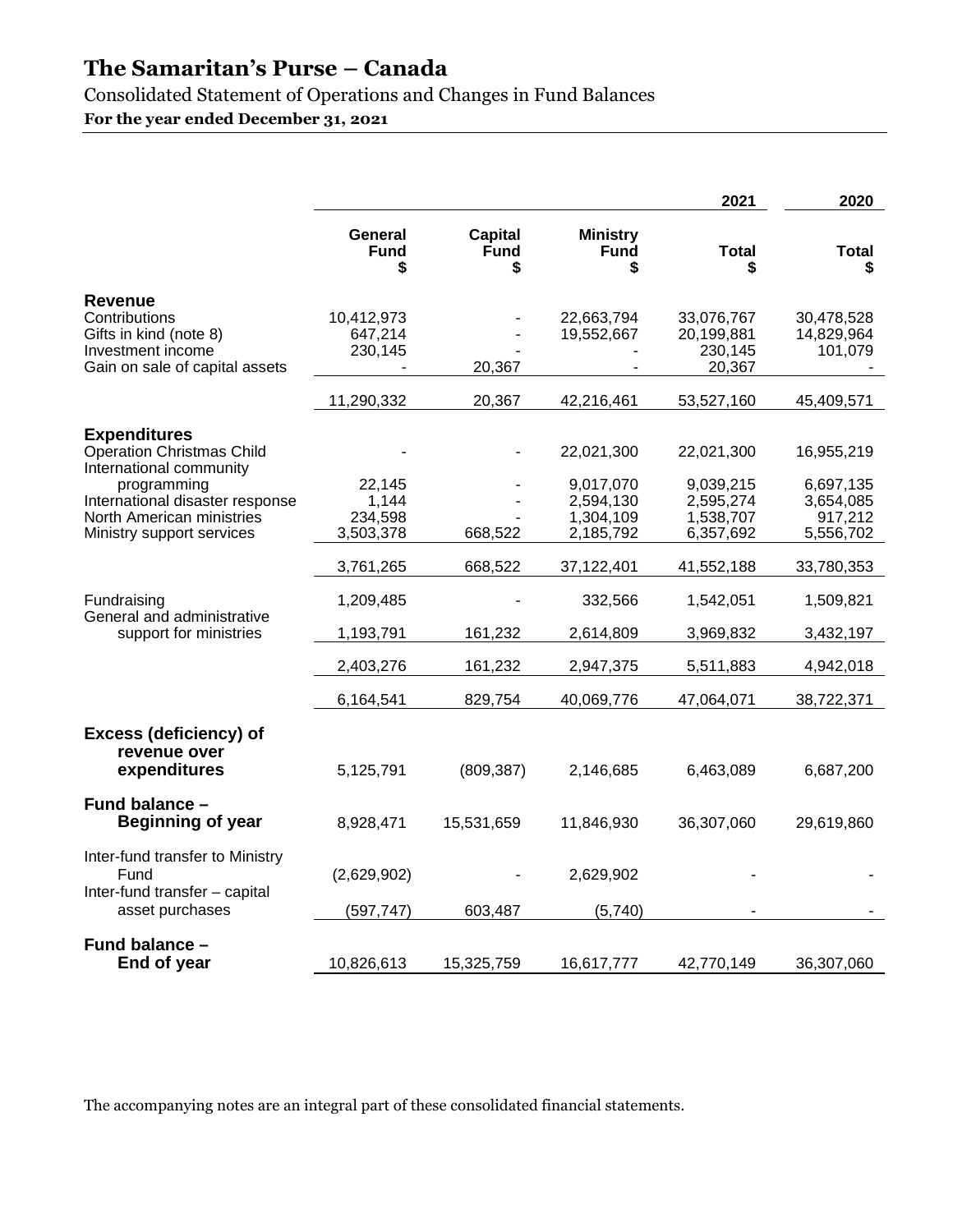Consolidated Statement of Cash Flows

**For the year ended December 31, 2021** 

|                                                                                                                                                               | 2021                                                                      | 2020<br>5                                                          |
|---------------------------------------------------------------------------------------------------------------------------------------------------------------|---------------------------------------------------------------------------|--------------------------------------------------------------------|
| Cash provided by (used in)                                                                                                                                    |                                                                           |                                                                    |
| <b>Operating activities</b><br>Excess of revenue over expenditures in the General Fund<br>Excess of revenue over expenditures in the Ministry Fund            | 5,125,791<br>2,146,685                                                    | 5,426,239<br>1,927,219                                             |
| Changes in non-cash working capital items<br>Accounts receivable<br>Prepaid expenses<br>Inventory<br>Accounts payable and accrued liabilities                 | 7,272,476<br>409,037<br>(143, 542)<br>(822, 740)<br>(47, 304)             | 7,353,458<br>529,450<br>108,345<br>(69, 924)<br>(12, 651)          |
| <b>Investing activities</b><br>Purchase of capital assets<br>Purchase of investments<br>Proceeds on sale of investments<br>Proceeds on sale of capital assets | 6,667,927<br>(603, 912)<br>(6,480,431)<br>2,216,851<br>425<br>(4,867,067) | 7,908,678<br>(247, 356)<br>(9,012,249)<br>5,734,401<br>(3,525,204) |
| <b>Financing activities</b><br>Long-term liability                                                                                                            | (12, 526)                                                                 | (11, 791)                                                          |
| Increase in cash during the year                                                                                                                              | 1,788,334                                                                 | 4,371,683                                                          |
| Cash - Beginning of year                                                                                                                                      | 9,165,431                                                                 | 4,793,748                                                          |
| Cash – End of year                                                                                                                                            | 10,953,765                                                                | 9,165,431                                                          |

The accompanying notes are an integral part of these consolidated financial statements.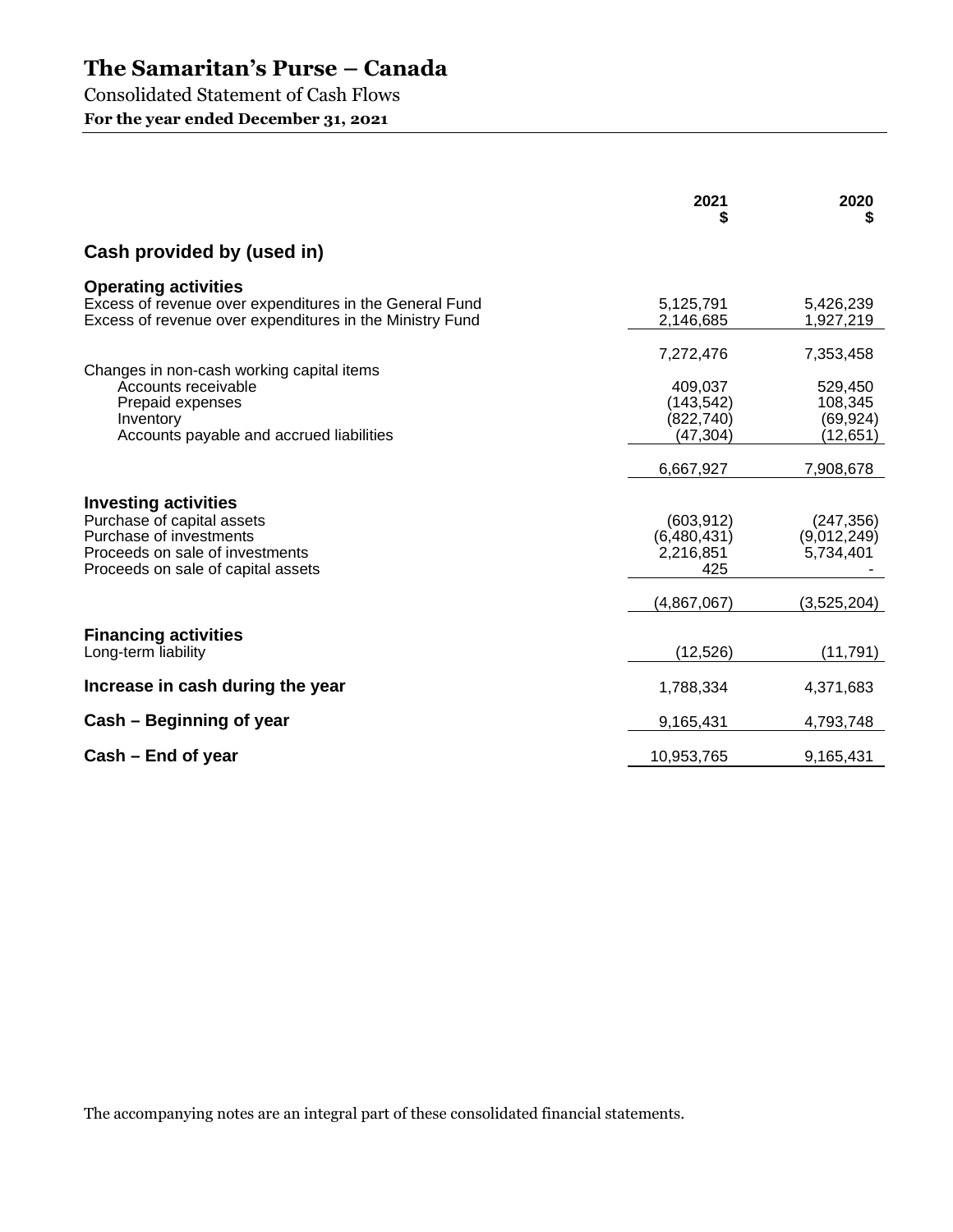Notes to Consolidated Financial Statements **December 31, 2021** 

# **1 Nature of the organization**

The Samaritan's Purse – Canada (the Organization) was incorporated under Part II of the Canada Corporations Act in 1973 and was continued under the Canada Not-for-Profit Corporations Act on November 8, 2013. The Organization is a not-for-profit non-denominational evangelical Christian organization providing spiritual and physical aid to hurting people around the world and the Organization distributes gifts in kind such as gift-filled shoeboxes, medical supplies and equipment in countries where there is need.

Based on the scriptural example of the good Samaritan in Luke 10:25-37, the ministry of the Organization helps meet the needs of people who are victims of war, poverty, natural disasters, disease and famine with the purpose of sharing God's love through his Son, Jesus Christ. The ministry serves the church worldwide to promote the Gospel of the Lord Jesus Christ.

The Organization is a registered charity under the Income Tax Act of Canada and, accordingly, is exempt from income taxes.

In April 2013, the Organization established a wholly owned subsidiary, 1741990 Alberta Ltd. (the Company) under the Government of Alberta Business Corporations Act through the issuance of shares. The Organization and the Company have a common board of directors. The Company was established in connection with the Organization's purchase of land and a building for a ministry center in northern British Columbia. The ministry center is the base of the Organization's evangelistic work in the area, with a focus on reaching the community through food hospitality and youth activities related to sports, games and music. The building purchased previously housed a restaurant and kitchen facilities, which are being used to facilitate the ministry plan. The Organization is planning the operation of a small café to further support the evangelistic outreach in the community. Any commercial activity associated with the operation of the café will be managed by the Company.

As at December 31, 2021, the café had not yet commenced operations and, accordingly, the activity of the Company for the year ended December 31, 2021 was insignificant.

### **2 Summary of significant accounting policies**

#### **Basis of presentation**

The Organization's consolidated financial statements have been prepared in accordance with Canadian accounting standards for not-for-profit organizations (ASNPO).

#### **Use of estimates**

The preparation of consolidated financial statements in conformity with ASNPO requires estimates and assumptions to be made that affect the reported amount of assets and liabilities and the disclosure of contingent assets and liabilities at the date of the consolidated financial statements and the reported amounts of revenue and expenses during the reporting period. These estimates and assumptions are the responsibility of management. These estimates and assumptions are subject to measurement uncertainty and actual results and financial position may differ from those reported in these consolidated financial statements. Significant estimates included in the consolidated financial statements are the useful lives of capital assets, accruals and valuation of gifts in kind.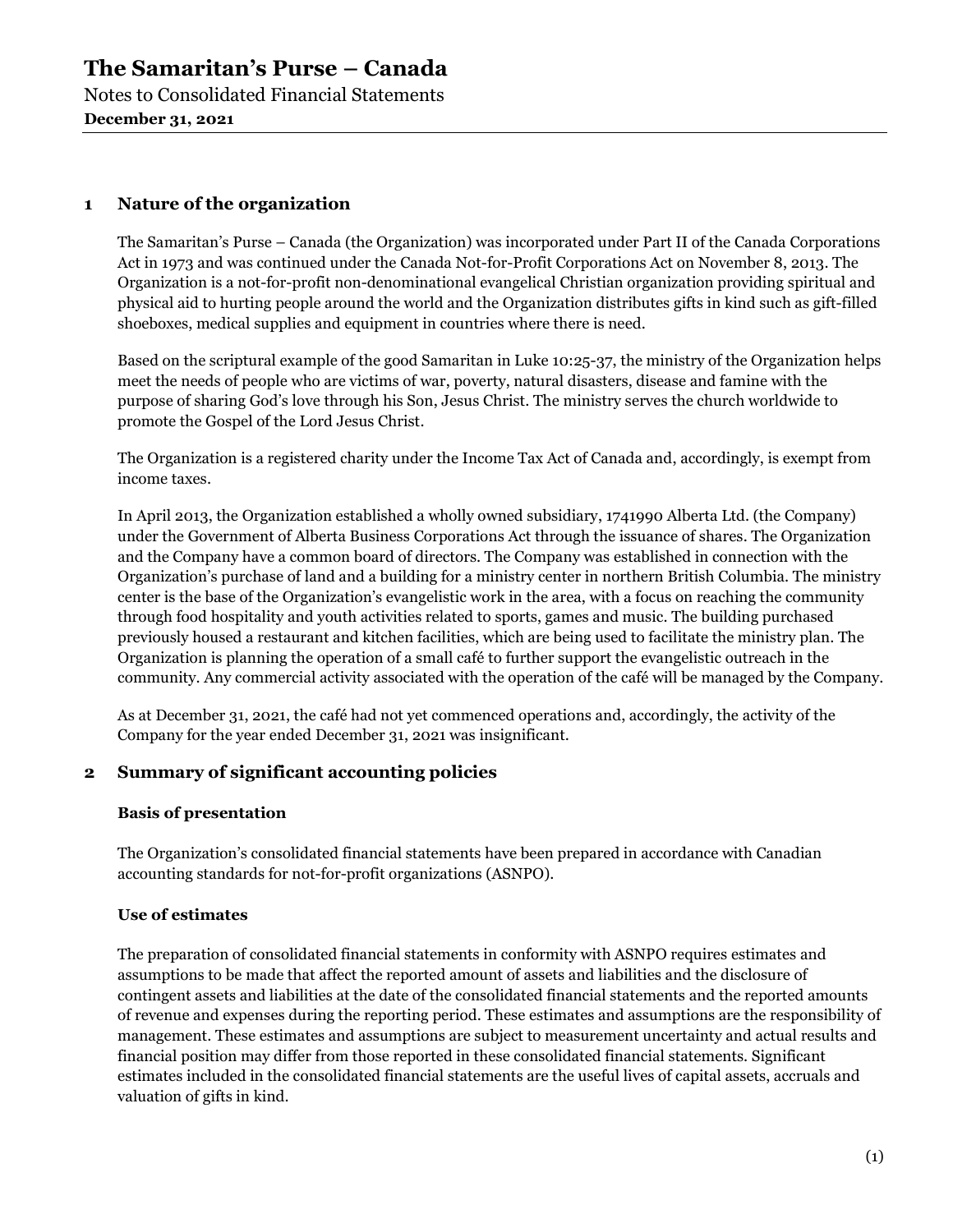Notes to Consolidated Financial Statements **December 31, 2021** 

#### **Fund accounting**

The Organization follows the restricted fund method of accounting for contributions. The Organization maintains the following funds:

- The General Fund reports the assets, liabilities, revenue and expenditures related to the general operating activities of the Organization.
- The Capital Fund reports the assets, liabilities, revenue and expenditures related to the Organization's capital assets.
- The Ministry Fund reports the assets, liabilities, revenue and expenditures related to the Organization's programs or locations.

#### **Revenue recognition**

Unrestricted contributions are recognized as revenue in the General Fund in the year received or receivable if the amount to be received can be reasonably estimated and collection is reasonably assured.

Restricted contributions related to a specific program or location are recognized as revenue of the Ministry Fund in the year received.

Unrestricted investment income is recognized as revenue of the General Fund.

#### **Contributed goods and services**

Donations of goods and services are recorded when the fair market value is reasonably determinable and when they would otherwise be purchased by the Organization.

A portion of the Organization's work is dependent on voluntary services from many members and supporters. Because of the difficulty in determining their value, these contributed services are not recognized in the consolidated financial statements.

#### **Allocation of expenses**

The Organization engages in ministry, fundraising and general programs. The costs of each program include the costs that are 100% related to their respective program. The Organization also incurs various building overhead expenses that are allocated to ministry. General building overhead expenses such as janitorial supplies, building maintenance, ground maintenance and utilities are allocated based on the footprint of the property to ministry activities.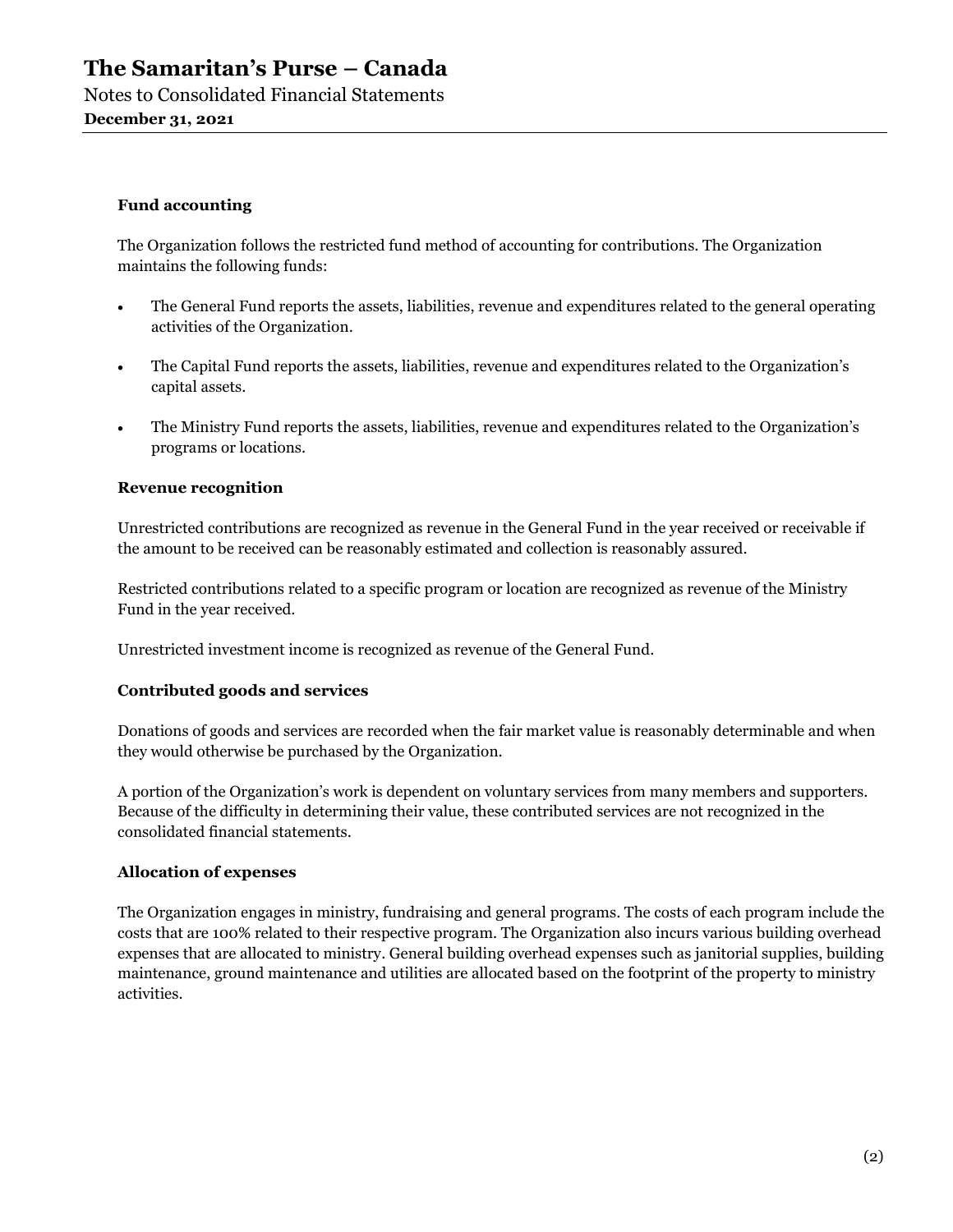Notes to Consolidated Financial Statements **December 31, 2021** 

#### **Investments**

Corporate and government bonds are carried at amortized cost. The investments are recorded at fair value at time of acquisition and thereafter are measured at amortized cost using the effective interest method. Guaranteed investment certificates (GICs) are recorded at fair value, which is calculated as the certificate deposit amount plus accrued interest.

Equity investments and investments in fixed income pooled funds are carried at fair market value, determined by reference to published price quotations in an active market. The change in fair market value is recorded directly in the consolidated statement of operations and changes in fund balances in the General Fund. Transaction costs are expensed as incurred.

Investments with maturities within one year have been classified as short-term investments.

#### **Inventory**

Inventory comprises supplies to be distributed to beneficiaries at no charge and is recorded at the lower of cost and current replacement cost.

#### **Foreign currency translation**

Current assets and liabilities denominated in foreign currencies are translated at exchange rates in effect at the end of the year. Transactions during the year are translated at exchange rates in effect at the date of the transaction. Exchange gains and losses occurring from the date of the transaction to the date of payment are reflected in the consolidated statement of operations and changes in fund balances.

#### **Capital assets**

Capital assets are recorded at cost less accumulated amortization and any provision for impairment. The cost of contributed capital assets is considered to be fair value at the date of contribution. The cost of capital assets made up of significant separable component parts is allocated to the component parts when practicable and when estimates can be made of the estimated useful lives of the separate components.

Amortization is recorded using the straight-line method over the following estimated useful lives:

| <b>Building</b>                 | 19 to 40 years |
|---------------------------------|----------------|
| Computer equipment and software | 3 to 5 years   |
| Office furniture and equipment  | 3 to 5 years   |
| Automobiles                     | 5 years        |
| Project equipment               | 3 to 5 years   |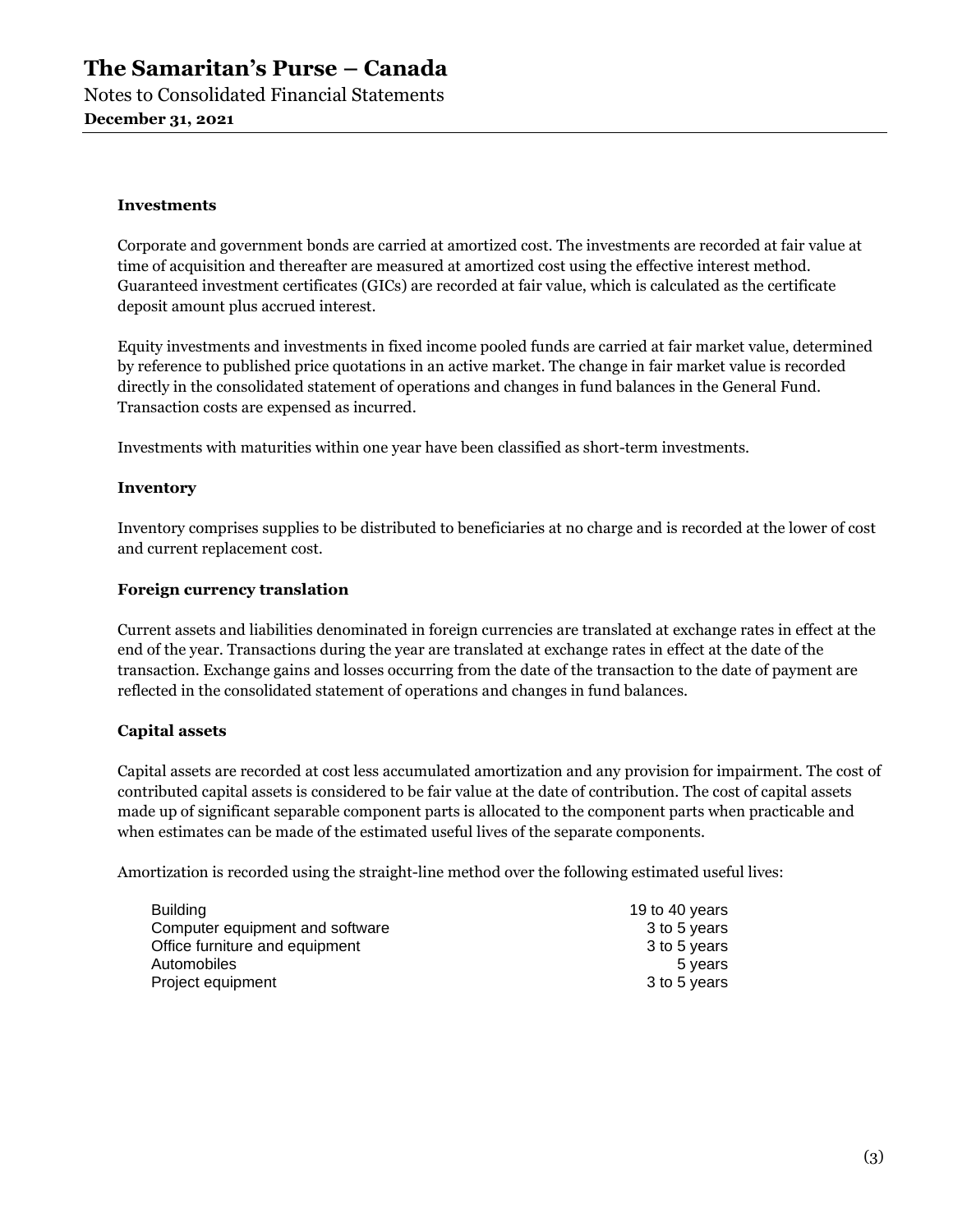Capital assets are tested for impairment when conditions indicate that a capital asset no longer contributes to the Organization's ability to provide charitable aid, or that the value of future economic benefits or service potential associated with the capital asset is less than its net carrying amount. When conditions indicate that a capital asset is impaired, the net carrying amount of the capital asset is written down to the asset's fair value or replacement cost. The writedowns of capital assets are recognized as expenditures in the consolidated statement of operations and changes in fund balances. Writedowns are not subsequently reversed.

#### **Financial instruments**

The Organization initially measures financial assets and financial liabilities at their fair value. It subsequently measures all its financial assets and financial liabilities at amortized cost, other than equity investments and investments in fixed income pooled funds quoted in active markets, which are measured and reported at fair value. The financial assets subsequently measured at amortized cost include cash, accounts receivable and corporate and government bonds. The financial liabilities measured at amortized cost consist of accounts payable and accrued liabilities.

The Organization has assessed the relevant financial risks of its financial instruments:

Credit risk

Credit risk is the risk that one party to a financial instrument will cause a financial loss for the other party by failing to discharge an obligation. The Organization maintains a low risk portfolio of investments and does not have a concentration of credit exposure with any one customer or sponsor. The Organization does not consider that it is exposed to undue credit risk. There has been no change to the risk exposure from the prior year.

• Interest rate risk

Interest rate risk is the risk that the fair value or future cash flows of a financial instrument will fluctuate because of changes in market interest rates. The Organization is not exposed to interest rate risk as its investments are in fixed rate instruments with investment terms that are staggered. There has been no change to the risk exposure from the prior year.

Liquidity risk

Liquidity risk is the risk that an entity will encounter difficulty in meeting obligations associated with financial liabilities. The Organization is not exposed to liquidity risk as it maintains sufficient cash and cash equivalents to meet its ongoing obligations. There has been no change to the risk exposure from the prior year.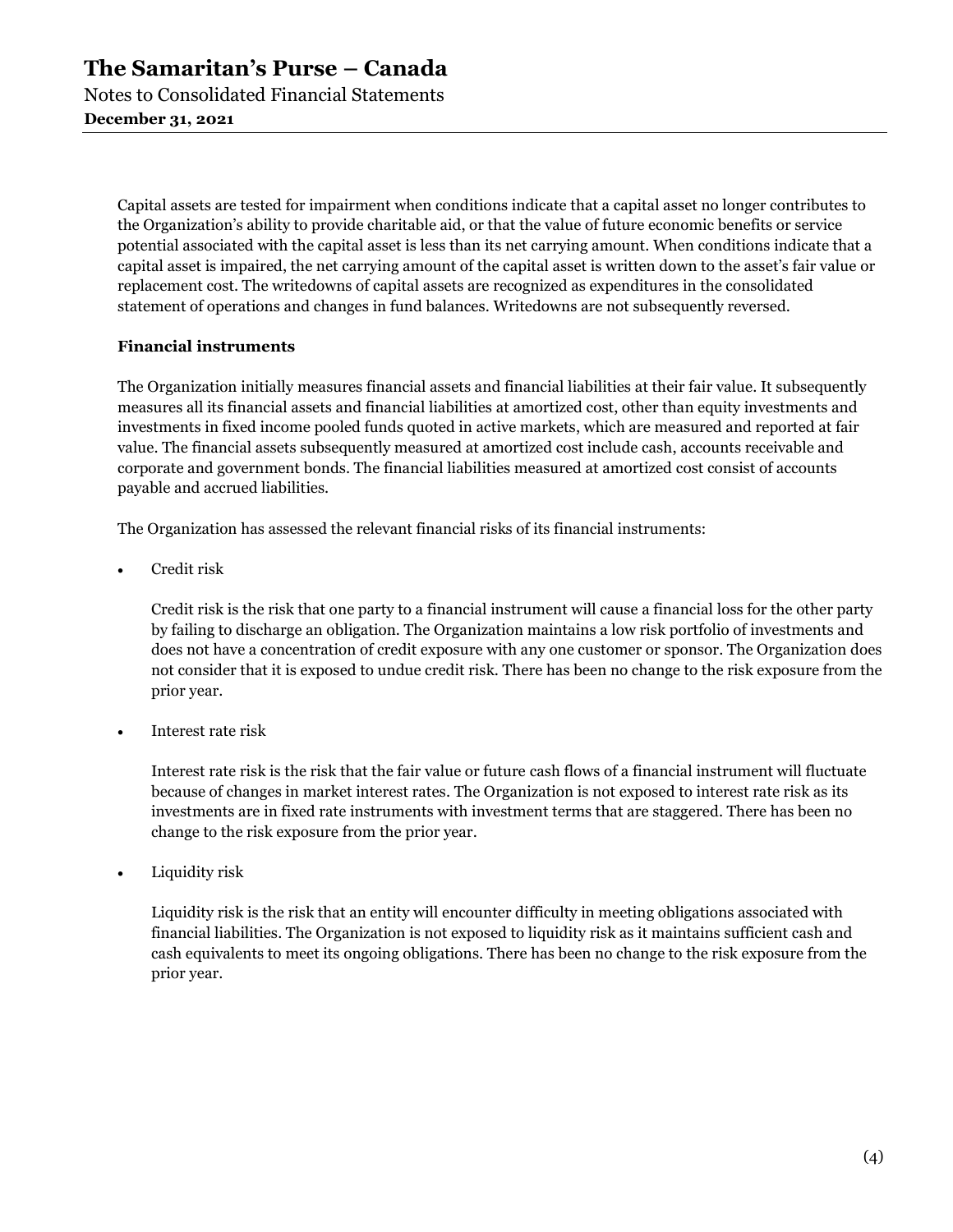#### Currency risk

Currency risk is the risk that the fair value or future cash flows of a financial instrument will fluctuate because of changes in foreign exchange rates. The Organization is exposed to currency risk on ministry expenses denominated in currencies other than Canadian dollars, with the majority of foreign-denominated ministry expenses denominated in US dollars (USD). The Organization mitigates this risk by holding a portfolio of USD fixed rate investments with staggered terms. There has been no change to the risk exposure from the prior year.

#### **3 Investments**

|                                                                                                           |                                             | 2021                                        |
|-----------------------------------------------------------------------------------------------------------|---------------------------------------------|---------------------------------------------|
|                                                                                                           | Carrying<br>value<br>\$                     | <b>Fair market</b><br>value<br>S            |
| Government and corporate bonds<br>Canadian equities<br>Mortgage and short-term income fund                | 12,493,050<br>90,620<br>2,953,236           | 12,470,231<br>90,620<br>2,953,236           |
|                                                                                                           | 15,536,906                                  | 15,514,087                                  |
|                                                                                                           |                                             | 2020                                        |
|                                                                                                           | Carrying<br>value<br>S                      | <b>Fair market</b><br>value<br>S            |
| Government and corporate bonds<br><b>GICs</b><br>Canadian equities<br>Mortgage and short-term income fund | 7,721,352<br>511,132<br>33,376<br>3,007,466 | 7,888,493<br>511,132<br>33,376<br>3,007,466 |
|                                                                                                           | 11,273,326                                  | 11,440,467                                  |

Mortgage and short-term income fund is a fixed income pooled fund comprised of short-term investment-grade corporate and government bonds and insured mortgage-backed securities.

Government and corporate bonds have effective interest rates ranging from 1.92% to 4.85% and mature between 2022 and 2031. The amount maturing in the next fiscal year is \$2,495,554 (2020 – \$997,889).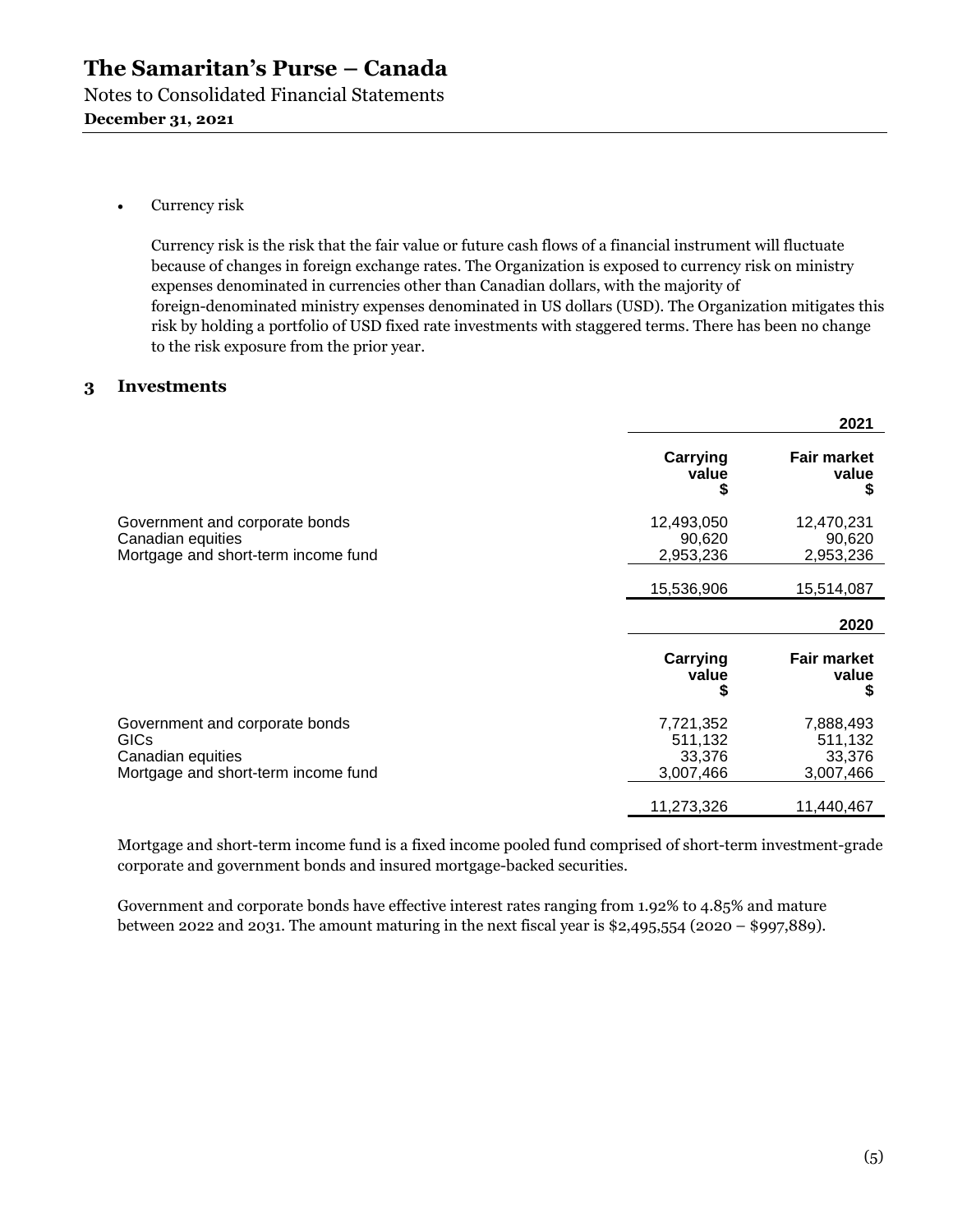Notes to Consolidated Financial Statements **December 31, 2021** 

# **4 Related party transactions**

#### **Common control**

The Organization and Billy Graham Evangelistic Association of Canada (BGEA – Canada) are considered related parties as each of these organizations share common directors and a close working relationship.

Included in accounts receivable as at December 31, 2021 are amounts receivable from BGEA – Canada of \$81,469 (2020 – \$39,216). These operating amounts are subject to normal trade terms and are included in the respective accounts receivable balances. During the year, the Organization and BGEA – Canada paid reimbursable expenses on behalf of each other.

#### **Affiliated**

The Organization and Samaritan's Purse Inc. are considered to be affiliated as each of these have three common directors, common joint project activities and a close working relationship.

Included in accounts receivable as at December 31, 2021 are amounts receivable from Samaritan's Purse Inc. of \$174,934 (2020 – \$658,834). This operating amount is subject to normal trade terms and is included in the accounts receivable balance. During the year, the Organization and Samaritan's Purse Inc. paid reimbursable expenses on behalf of each other.

These transactions are in the normal course of operations and are measured at the exchange amount, which is the amount of consideration established and agreed to by the related parties.

### **5 Capital assets**

|                        |            |                                          | 2021                    | 2020                   |
|------------------------|------------|------------------------------------------|-------------------------|------------------------|
|                        | Cost<br>\$ | <b>Accumulated</b><br>amortization<br>\$ | Net book<br>value<br>\$ | Net book<br>value<br>S |
| Land                   | 1,509,146  |                                          | 1,509,146               | 1,509,146              |
| <b>Building</b>        | 15.553.875 | 2,932,699                                | 12.621.176              | 12.947.189             |
| Computer equipment and |            |                                          |                         |                        |
| software               | 1,417,912  | 1,068,337                                | 349.575                 | 15,564                 |
| Office furniture and   |            |                                          |                         |                        |
| equipment              | 1,238,767  | 1,013,989                                | 224,778                 | 267,859                |
| Automobiles            | 1.701.764  | 1,203,174                                | 498.590                 | 656,924                |
| Project equipment      | 373,596    | 251,102                                  | 122.494                 | 134.977                |
|                        |            |                                          |                         |                        |
|                        | 21,795,060 | 6,469,301                                | 15,325,759              | 15,531,659             |

During the year, amortization in the amount of  $$807,754$  (2020 –  $$666,258$ ) was recorded in the Capital Fund.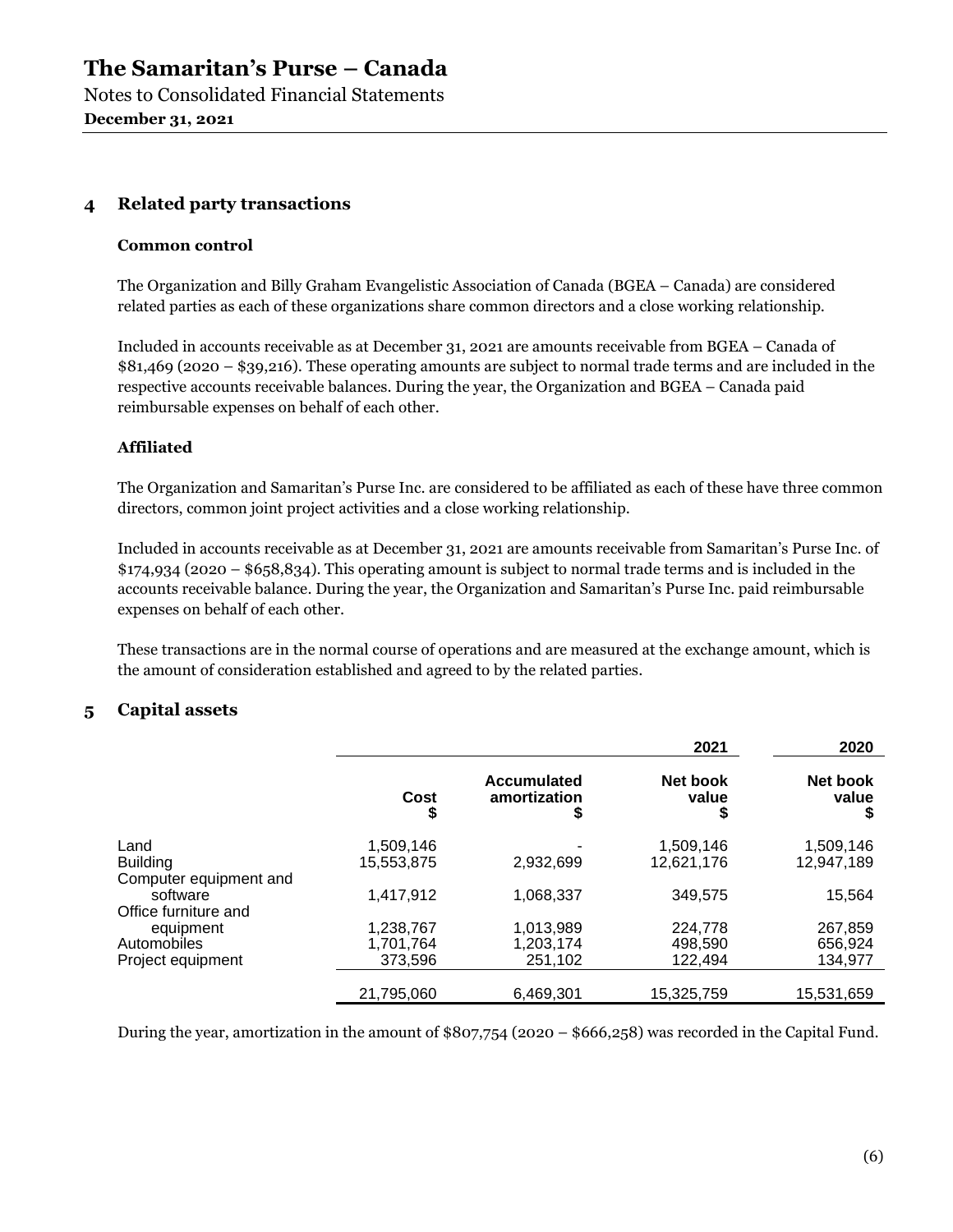**December 31, 2021** 

#### **6 Government remittances payable**

As at December 31, 2021, the amount of government remittances payable was \$246 (2020 – \$1,630).

#### **7 Externally restricted**

The externally restricted fund balance consists of the contributions restricted by donors for the following programs or locations and was not spent as at December 31, 2021:

|                                                                                                                                 | 2021                                              | 2020                                           |
|---------------------------------------------------------------------------------------------------------------------------------|---------------------------------------------------|------------------------------------------------|
| International Community Programming<br>International Disaster Response<br><b>Ministries</b><br><b>Operation Christmas Child</b> | 10,386,991<br>1,939,228<br>1.852.934<br>2.438.624 | 7.904.495<br>1,335,656<br>602.146<br>2,004,633 |
|                                                                                                                                 | 16,617,777                                        | 11,846,930                                     |

# **8 Gifts in kind**

The Organization receives gifts in kind in connection with its Operation Christmas Child (OCC) program. Under this program, donors contribute gift-filled shoeboxes, which the Organization distributes to needy children worldwide. Shoebox contents are valued at their estimated fair market values. The OCC program also obtains transportation and other supplies and services in kind that are valued and recorded at their estimated fair market values.

### **9 Allocation of expenses**

General building overhead expenses are allocated to the following functional areas based on the usage of space of the property. During the year, the following building overhead expenses were allocated to the following areas: \$271,684 (2020 – \$250,768), ministry activities and \$72,979 (2020 – \$75,118), general and administrative activities.

#### **10 Statutory disclosures**

As required by Section 7(2) of the Charitable Fundraising Regulation of Alberta, the Organization discloses that it paid \$645,715 in 2021 to employees whose principal duties involved fundraising (2020 – \$544,235).

#### **11 Commitments**

The Organization is committed to a continuation of funding of approved ministry projects as at December 31, 2021 in the amount of \$4,600,186 (2020 – \$4,825,350).